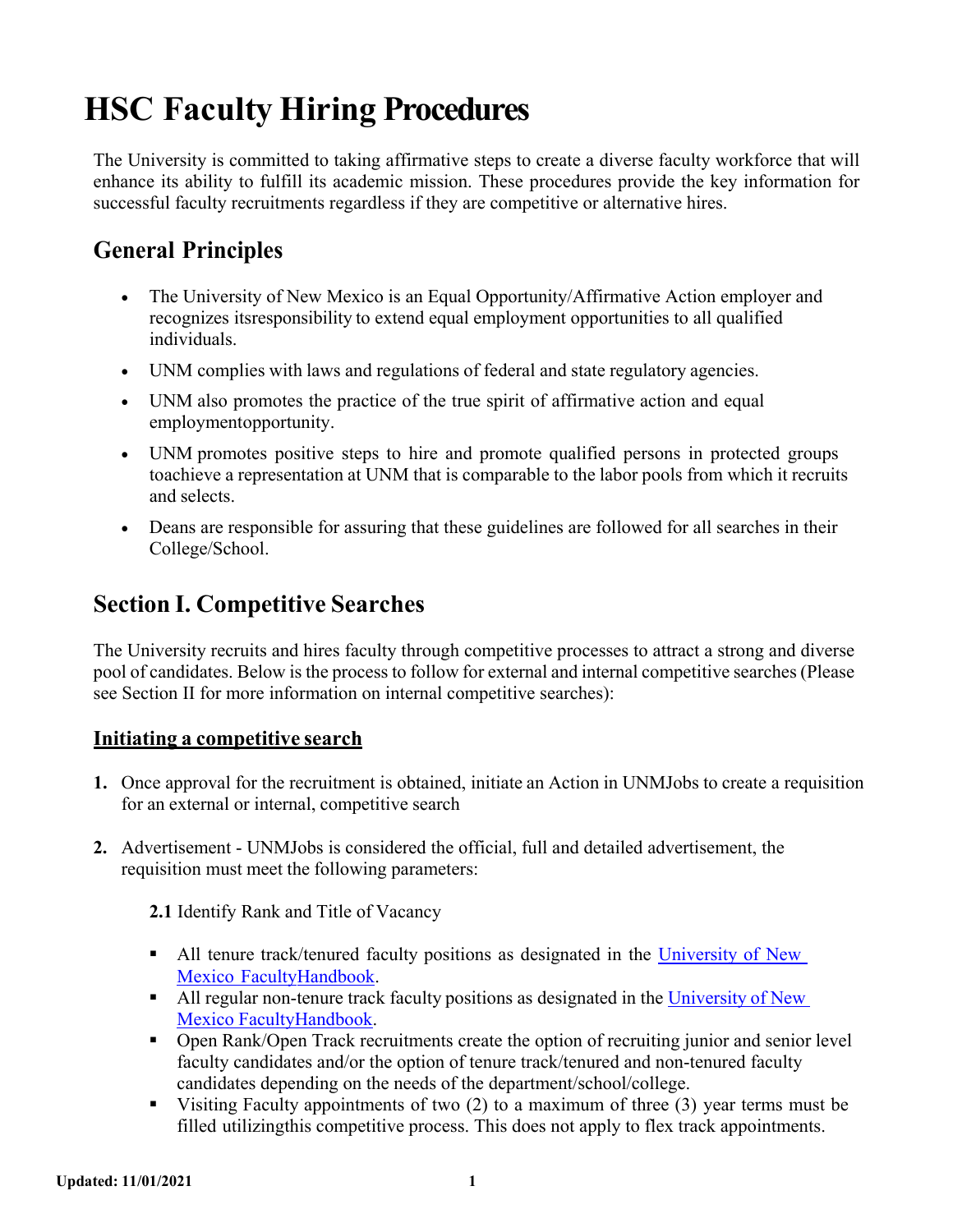- Temporary Part-Time Faculty includes individuals whose primary professional responsibility is outside of the University or for professional staff of the University who may teach on an occasional, limited, course-by-course basis. Identify the areas of study for which instructors are needed.
- **2.2** Position description. Suggested information: description of your academic department/program goals and mission, diversity goals and accomplishments of department/college/institution, and responsibilities of position broadly to attract a strong pool of qualified and diverse candidates.
- **2.3** Minimum and Preferred Qualifications are clearly stated.
- **2.4** Minimum Qualifications must solicit a "yes" or "no" assessment.
- **2.5** Preferred Qualifications to be evaluated along a continuum of how closely candidates meet the qualifications of an ideal candidate.
- **2.6** In keeping with UNM's diverse student body and institutional commitment to excellence and equity in faculty hiring, all job ads must include the following as a Preferred Qualification: "**A demonstrated commitment to diversity, equity, inclusion, and student success, as well as working with broadly diverse communities**."
- **2.7** Recruitment Period defined (minimum of 15 calendar days).
- **2.8** Application deadline clearly stated.
	- Date Specified (hard deadline); or
	- Best Consideration Date, Open Until Filled.

**2.9** Equal Employment Opportunity/Affirmative Action statement must be clearly stated:

- "The University of New Mexico is committed to hiring and retaining a diverse workforce. We are an Equal Opportunity Employer, making decisions without regard to race, color, religion, sex, sexual orientation, gender identity, national origin, age, veteran status, disability, or any other protected class." is hard-coded into all faculty recruitments via UNMJobs.)
- If utilizing additional recruitment resources not supported by the online system, an alternative EEO/AA statement may be used, for example: "The University of New Mexico is an Equal Opportunity/Affirmative Action employer and educator." Or "The University of New Mexico is an EEO/AA employer and educator."
- **2.10** Advertisements that must be attached to the UNMJobs requisition:
	- Abbreviated Ad (if used)
		- Position Title only with directions to complete information and to apply.
	- Moderately Abbreviated Ad (if used)
		- Position Title, abbreviated position description, Minimum Requirements, directions to complete information and to apply.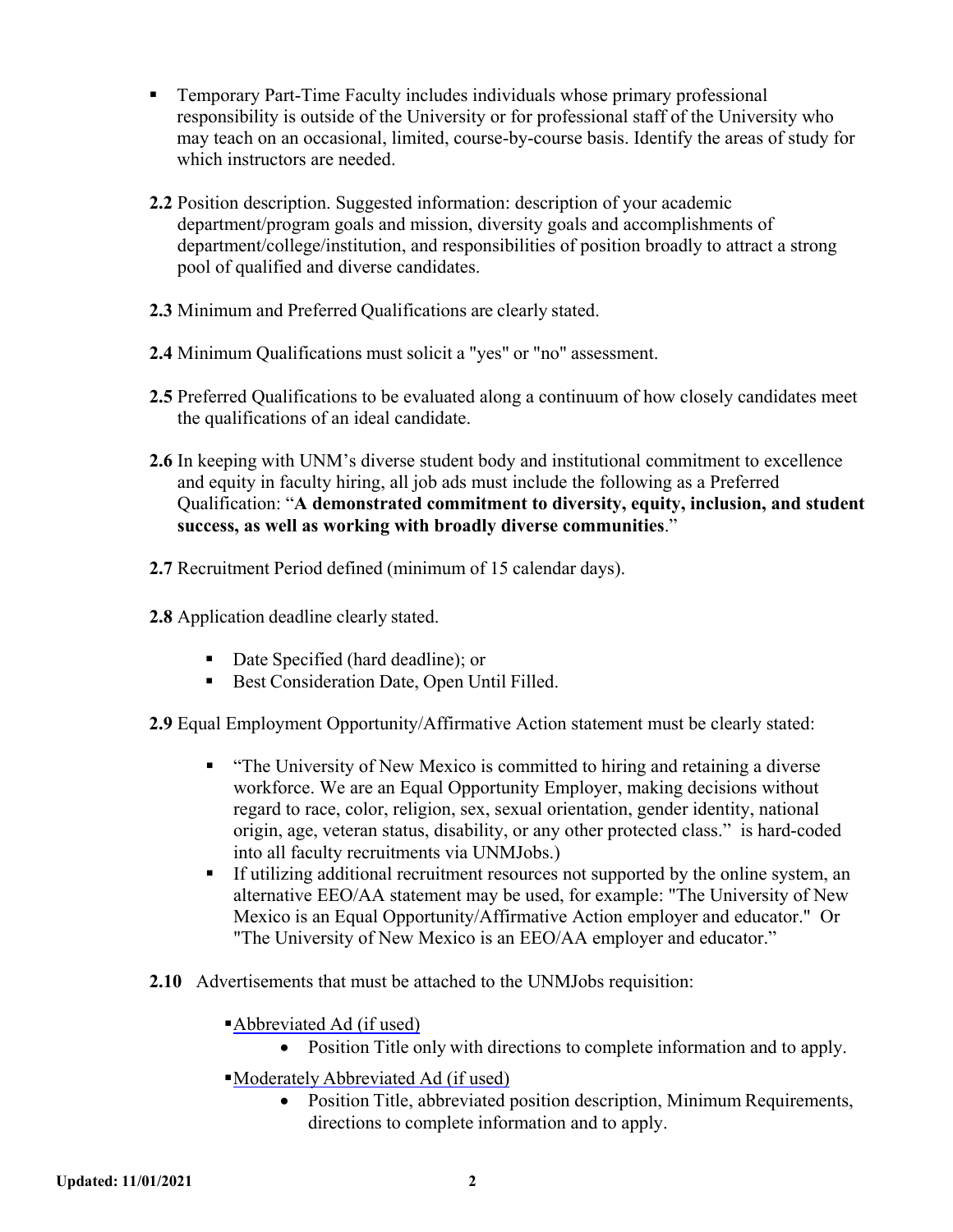- Complete Ad (required)
	- Full Position description, Minimum and preferred qualifications, EEO/AA statement (above), directions to complete information and to apply.
- Required language to direct applicants to UNMJobs: "For complete details of this position and to apply, please visit this website:<https://unmjobs.unm.edu/> and reference Requisition Number: Req\*\*\*\*\*"

#### **3. Search Committee**

- **3.1** Search Committee must be identified for all Faculty recruitments. For temporary part-time faculty recruitments, a hiring official may opt not to use a search committee. However, they must follow all other steps of the process.
- **3.2** Search Committee must be diverse (one minority and one female, cannot be the same individual).
- **3.3** Search Committee must be made up of at least three **(3)** individuals. Search Committee should also reflect an adequate representation of interests, such as Department faculty, staff, or students and community members.
- **3.4** All Search Committee members must take the Implicit Bias Training annually
- **3.5** Hiring Official will identify and define the responsibilities of the Search Committee. Charge from hiring official to Search Committee identifying expectations of the hiring official forthe committee and expected timelines. This includes specific tasks and the confidentiality of all application materials as stated below:
	- Development of the position analysis and recruitment plan;
	- Recruitment of a diverse and highly qualified pool of applicants;
	- Screening of application materials to identify bona fide applicants and to evaluate applicantsaccording to the preferred qualifications;
	- Development of screening matrix and measurement scale for preferred qualifications;
	- Selection of semifinalists and recommendation of interviewees;
	- Participation in the interviews of candidates for this position according to departmental policy and previous practice;
	- Search committee members and those faculty members involved in determining the candidates to be brought for an interview, but who are not part of the search committee, must maintain the confidentiality of all applicant information as stated in the [Board of Regents'](https://policy.unm.edu/regents-policies/section-6/6-7.html) Policy [#6.7: Confidentiality](http://www.unm.edu/%7Ebrpm/r67.htm) of Employment Applications.

**3.6** Search coordinator serves as a non-voting member of the search committee who:

 Provides administrative support to a search committee and does **NOT** screen applicants forminimum or preferred qualifications.

**3.7** Department Originator: may or may not also be the Search Coordinator as well:

Is the individual responsible for initiating and completing transactions and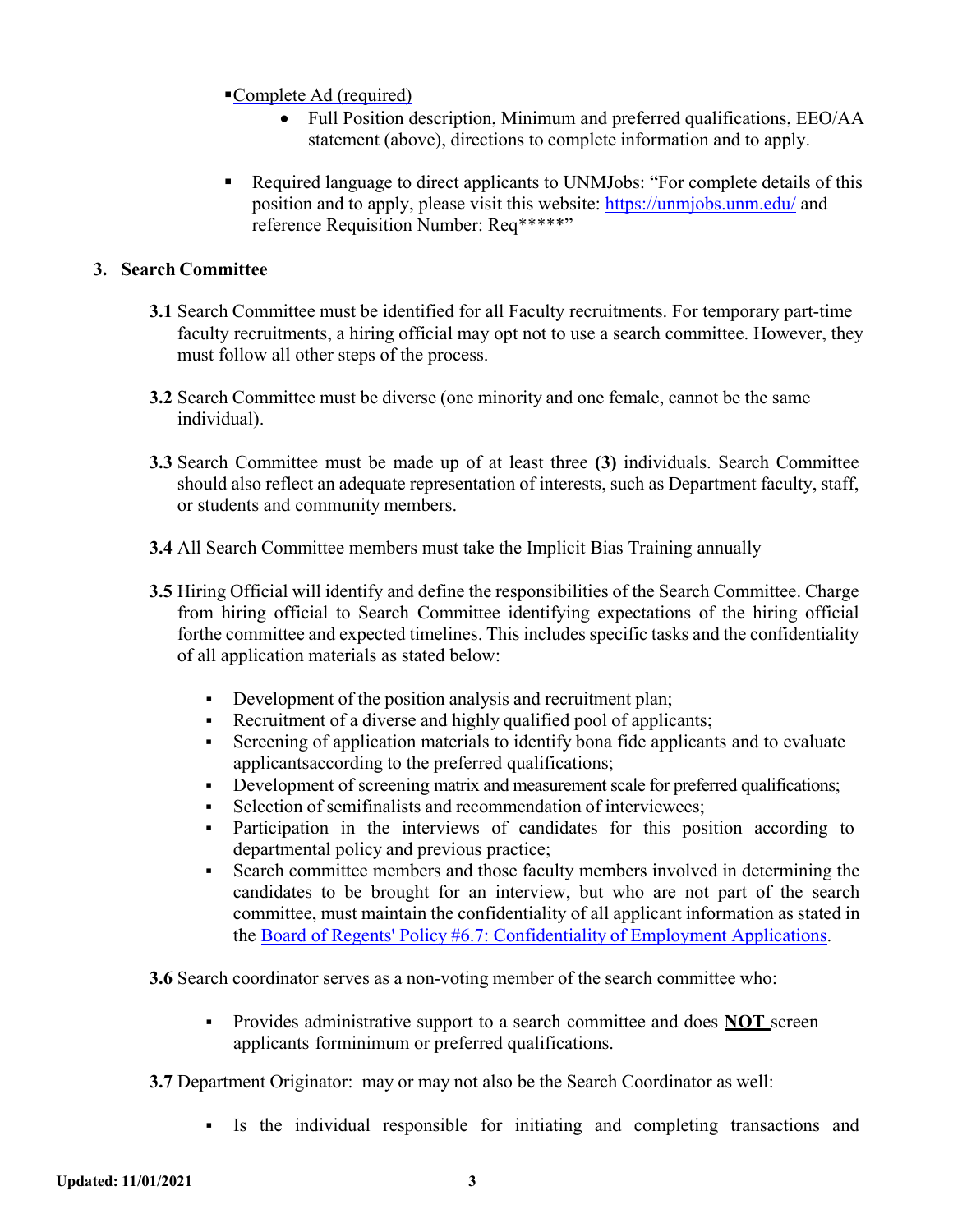procedures required in UNMJobs to process the search and ultimate hire. Completes transactions based upon information provided by the search committee.

#### **4. Recruitment Methods**

The University is committed to retaining and attracting a strong and diverse faculty. Every recruitment provides an opportunity to diversify our faculty and enhance our academic mission by recruiting and retaining individuals who will further support our academic mission and student success. Search Committees and Hiring Officials should demonstrate this commitment during the recruitment period by identifying their recruitment plan. Below are additional requirements that should be included:

- **4.1** Recruitment period must be at least 15 calendar days for external competitive recruitments.
- **4.2** One national recruitment/publication resource and/or website must be identified.
- **4.3** [Targeted recruitment m](https://hr.unm.edu/docs/employment/diversity-outreach-and-advertising-resources.pdf)ust be conducted for each of the protected groups (Women, Asian, African American, American Indian, Hispanic, Protected Veterans, Individuals with Disabilities and/or any other protected group) for all vacancies.
- **4.4** All faculty recruitments are made available to NM Workforce Solutions via UNMJobs.

The University has also identified other possible recruitment resources at [https://hr.unm.edu/advertising](https://hr.unm.edu/advertising-resources)[resources](https://hr.unm.edu/advertising-resources) and<https://hr.unm.edu/docs/employment/diversity-outreach-and-advertising-resources.pdf> These resource pages include targeted recruitment resources for women, minorities, individuals with disabilities and veterans, as well as other protected groups.

**4.5** Department must maintain documentation of all recruitment resources in the search file.

#### **5. Documents to Attach to Requisition**

- Copy of all advertisements to be used
- Position analysis memo describing how the search will be conducted signed/initialed by Dean, Chair, or Search Committee Chair
- Screening matrix to be used to assess applicants
- List of the recruitment resources to be used (national, targeted, NM Workforce Solutions)
- Relevant funding information and approvals.

#### **Screening and Managing the Applicant Pool/Completing the Hire**

The search committee is responsible for screening applicants based on the advertised qualifications and recommend applicants for interview and assist the hiring official with identifying the most qualified candidate(s). Each search presents an opportunity to market the University to potential faculty. A well-managed search will reflect well on the University and applicants who feel that they have been treated in a courteous and respectful manner during a search process. Search committees must treat all applicants consistently and fairly and communicate their status at the appropriate time.

**1.** Applicants meeting the For Best Consideration ( FBC) date or hard application date and have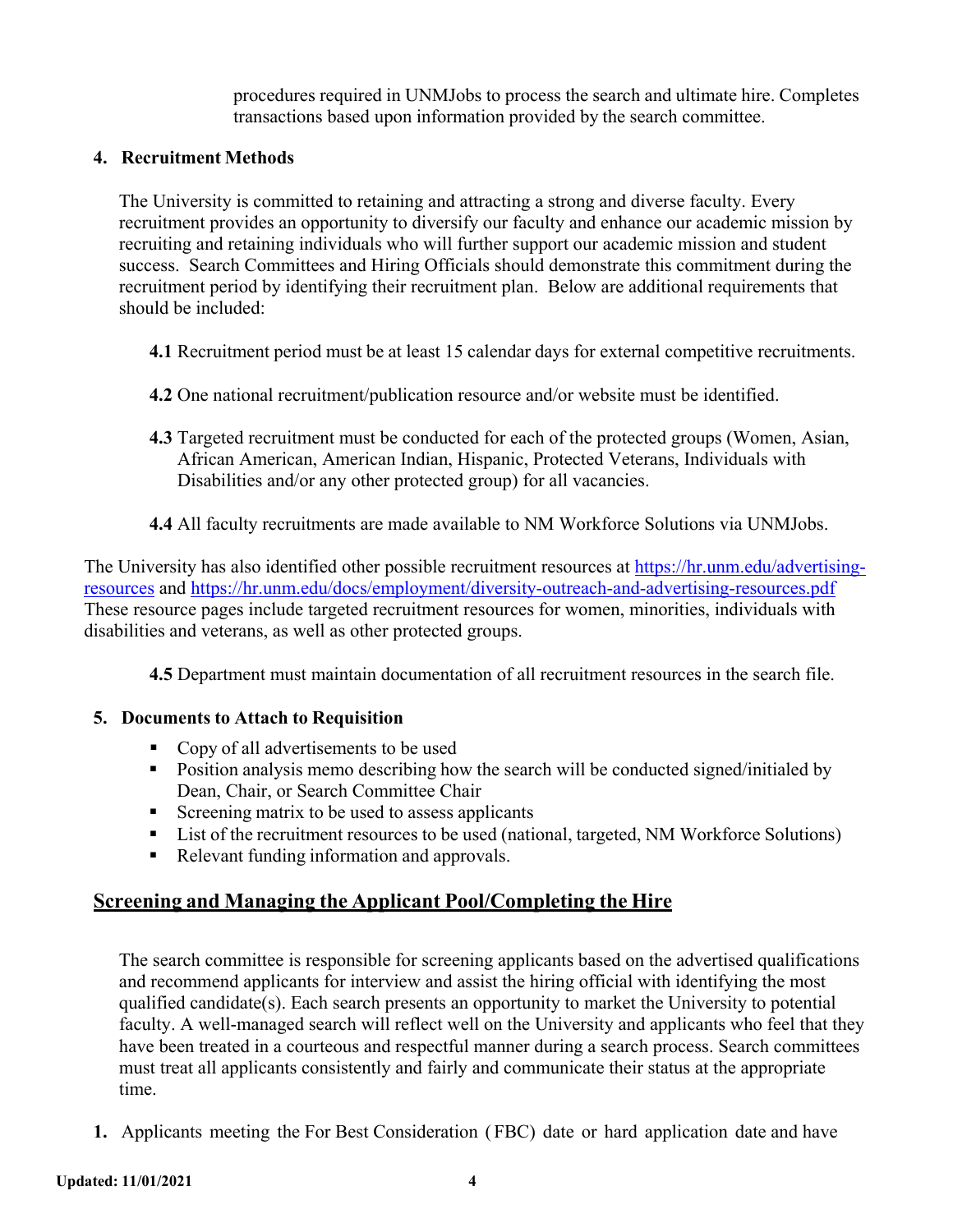submitted a complete application must be screened using the advertisedMinimums and Preferred qualifications.

- **1.1** The minimum qualifications screening must be completed before the committee screens for preferred qualifications. Candidates screened for minimum qualifications advertised, "yes" or "no" assessment. Those who meet all minimum requirements are "bona fide". At least two **(2)** members of the Search Committee must screen for minimums. (Screening matrix should be attached to the requisition) Candidates who are non-bona fide should be dispensed as "Does not meet minimum qualifications" and the UNMJobs system will email the candidates notice of their disposition.
- **1.2** All members of the search committee should screen bona fide candidates based on preferred qualifications listed in UNMJobs (screening matrix should be attached to the requisition).
- **1.3** Interviewees Identified:
	- The interview itinerary should be consistent for all finalists and the search committee should be prepared to participate in the process. The committee should also consider how travel and accommodation arrangements for the interviewees are being handled. This includes complying with policies for travel and lodging. All documentation related to the interview process should be collected, reviewed, and retained by the Department/College to assist with making a recommendation to the hiring official. Only interview itineraries will be attached to the Offer Details.
- **1.4** Gender/Ethnicity information must be present for all interviewees and the successful hire(s). Part of our affirmative action obligations is to capture gender/race and/or ethnicity of applicants who were interviewed (visual) if they did not self-identify. If interviewees and hire(s) do not self-identify, DRA must be completed by the hiring unit **before** initiating the offer details.
- **1.5** Successful candidate identified and Offer Details completed in UNMJobs
	- The status of all applicants should be changed as they move (or don't move) through the screening process. This will assist in managing expectations of candidate who are not being considered. This also assists with Affirmative Action obligations of assessing how women and minorities progress in the process, up to the selection of the successful candidate.
	- All those not hired must be given a relevant non-selection reason that is supported by the evaluation/screening process and consistent with the justification memo.
	- Interview itinerary must be consistent for all interviewees and a copy of the itinerary should be attached to the Offer Details.
	- Department must maintain documentation that supports and compares the successfulcandidate to the other interviewees.
	- Justification memo (signed/initialed by Dean, Chair, or Search Committee Chair) reflecting the process and justifying the review process must be attached to Offer Details.

**1.6** Record Keeping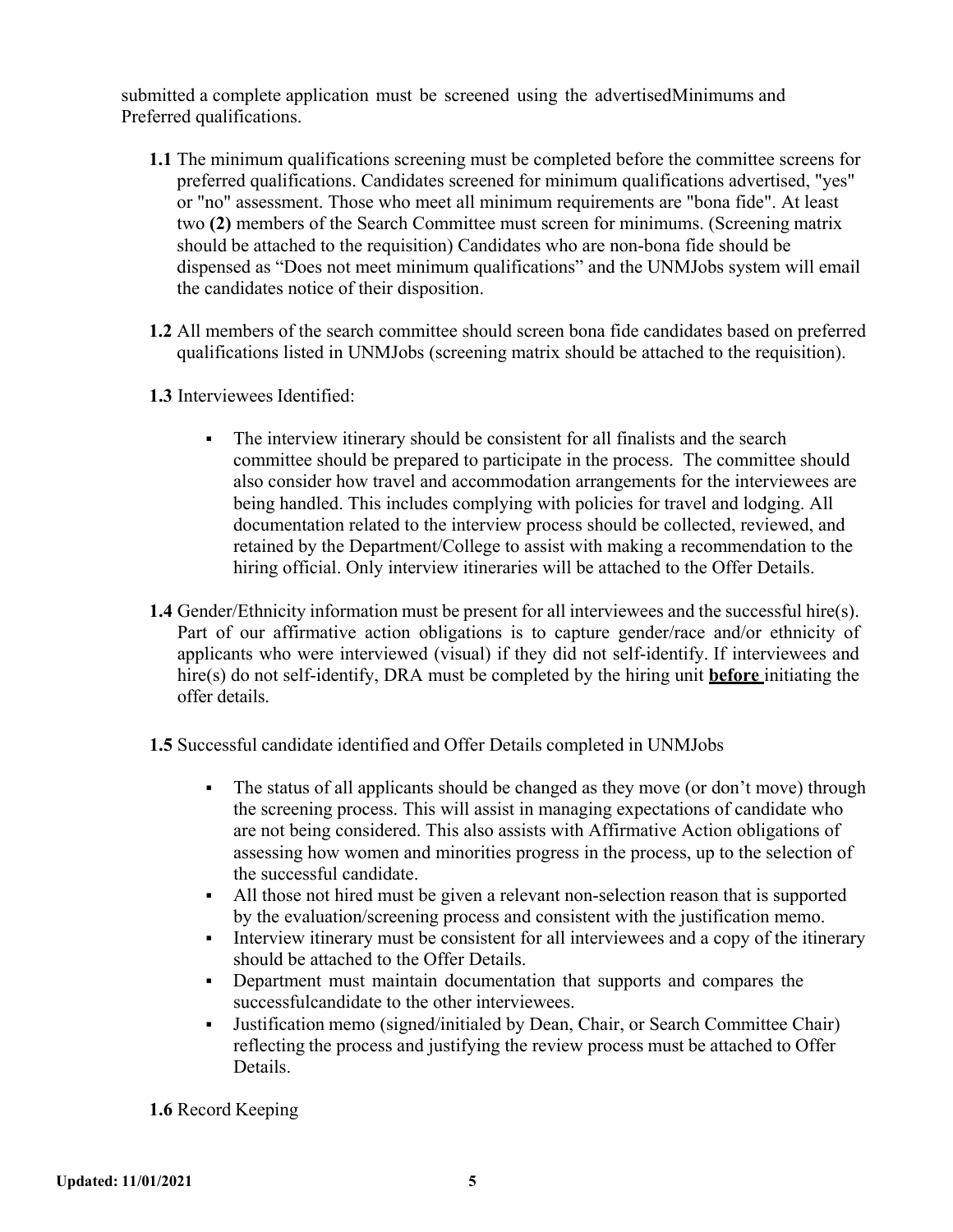- Department must maintain individual evaluations conducted by each search committeemember and any other documentation of mechanisms utilized to identify interviewees.
- Department must maintain documentation utilized in screening interviewees: Interviewquestions, presentation evaluations, forum evaluations, and/or other venues.
- Hiring unit must maintain its complete search files for a period of 5 years from the date of hire.

#### **2. Deviations from Search Process**

- **2.1** When the Search Committee determines it is necessary to deviate from the prescribed process, the Hiring Unit must submit a memorandum of explanation signed by Dean, Chair, or Search committee Chair to the HSC Faculty Contracts Office. The Hiring Unit must receive approval for the following requests or any other deviations from the defined process:
	- Change in composition of the search committee. If there is need to change the composition of the search committee, it is essential to confirm the change will not impact the search process, especially if the change needs to occur after the start of the screening process. As noted in hiring processes, a search committee must be diverse (one minority and one female, cannot be the same individual). The committee must also be made up of at least (3) individuals. It should continue to reflect an adequate representation of interests, such as Department faculty, staff, and students (or, in special cases, community members).
	- Make two or more selections from the same applicant pool.
	- Extend recruitment period (re-advertisement of vacancy).
	- Other (case by case assessment) The request for deviation cannot fundamentally alter the original recruitment.

## <span id="page-5-0"></span>**Section II. Internal Competitive Searches**

A hiring official may conduct an internal competitive search process for an academic administrative appointment such as director, assistant and associate dean, department chairs, and assistant and associate department chairs.

The hiring department must initiate a requisition requesting to conduct an internal competitive search as defined above, with the exception of:

- Recruitment period of five **(5)** working days.
- Recruitment resources (Listserv, etc.) which should have the potential to attract a strong pool of diverse candidates based on the position and recruitment area (college, school, and/or campus).

## **Section III. Alternative Faculty Appointment Procedures**

The University recruits and hires faculty through competitive processes. However, from time to time there may be circumstances when an alternative appointment procedure is necessary to fill a faculty position. These circumstances are described below. Whenever an alternative appointment procedure is used to fill a faculty position, the department must submit a requisition requesting a non-competitive hire and demonstrate that the proposed hire meets the requirements of the exception as described below.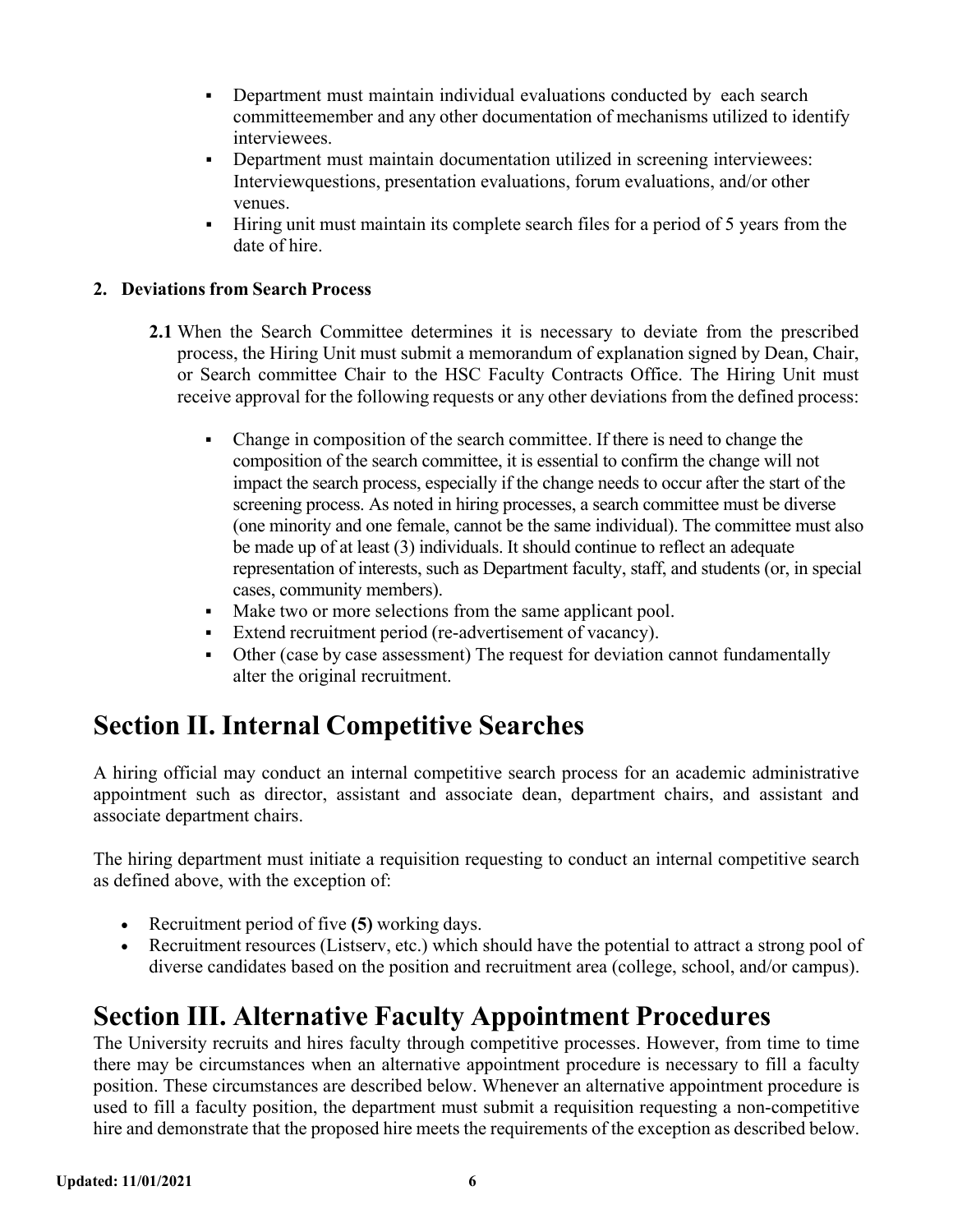Requests to appoint faculty under this policy are submitted to either the Provost/Executive Vice President for Academic Affairs or the Executive Vice President of Health Sciences Center/Vice President of Academic Affairs (HSC) as appropriate. The Vice President for Academic Affairs or the Executive Vice President for Health Sciences Center and HSC FCO monitor faculty appointments underthis procedure and may require a competitive search in some cases.

#### **1. Voluntary Lateral Transfer**

A faculty member is requesting a lateral transfer. A transfer is defined as a lateral move from one (1) academic unit to another, or one (1) geographical location to another, in the same faculty position. In most instances, the lateral transfer creates a vacancy that will be filled through a competitive recruitment process.

#### **2. Named in a Contract or Grant Award**

Individuals named as Principle Investigator or Co-Principles in a contract or grant may be hired under these alternative appointment procedures. Additionally, individuals who possess unique or highly specialized qualifications required by the granting agency may be hired under this category.

#### **3. Professional Service Appointment-Not to Exceed Six (6) Months**

Where there is a critical, immediate, and temporary need for an individual to perform professional services, these alternative appointment procedures may be used. The professional service appointment will last no longer than six (6) months and there will be no extensions allowed in these cases. If a department thinks the assignment will take longer than six (6) months, the department must start a competitive search at the time the professional service appointment is made. The six (6) month professional service appointment will allowthe department to have someone on board immediately while the competitive process is taking place.

#### **4. Sole Source**

An individual who has unique qualifications needed for the position. Usually, the position will not exist unless a specific person can be hired. This situation is very rare. Where there is a question whether the person has truly unique qualifications, a competitive search should be undertaken.

#### **5. Under-Representation and/or Established Placement Goals**

An individual who is a member of a group which is historically underrepresented (as verified by OEO), in the faculty job group for which the person is being considered and another more qualified member of an under-represented group is unlikely to apply.

#### **6. Acting and Interim Appointments**

An individual is considered to be in an acting position while temporarily filling a position where the regular incumbent is expected to return. An individual is considered to be in an interim position while filling a position for which a search is to be conducted. The additional assignment must be a significant portion ofthe position and must be performed for an extended period of time (up to six months). A hiring official may conduct a limited internal competitive search in accordance with Section II. [Internal](#page-5-0) [Competitive](#page-5-0) Search Process as noted in the Faculty Hiring Guidelines. The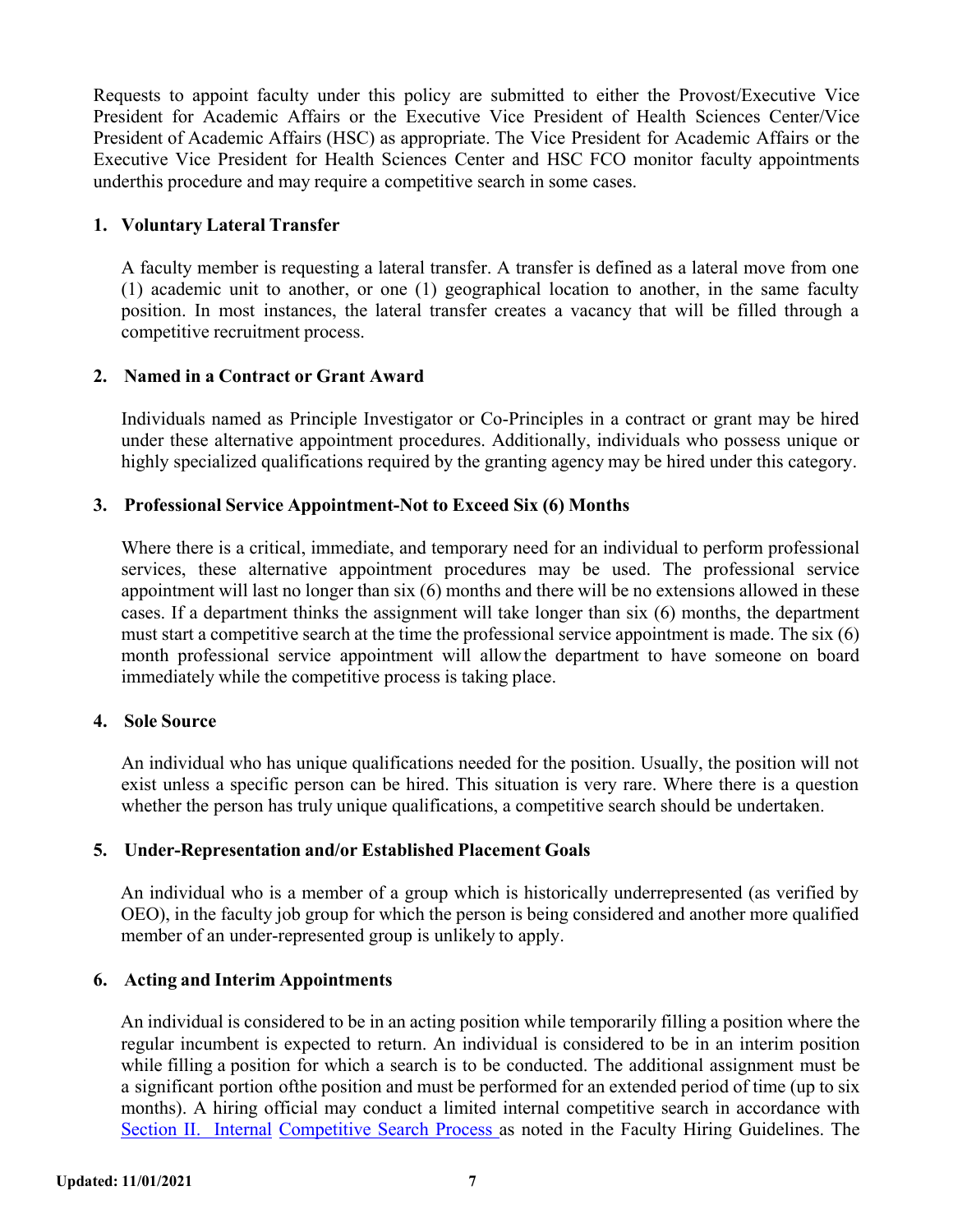Provost/Executive Vice President for Academic Affairs or the Chancellor/Executive Vice President of the Health Sciences Center (HSC) and OEO must approve extensions beyond or appointments for longer than six (6) months.

#### **7. Spouse or Domestic Partner Hiring**

Given the importance of diversity to the University and the recognition of dual career families in today's workplace, spouses or domestic partners, as defined in ["Domestic](http://www.unm.edu/%7Eubppm/ubppmanual/3790.htm) Partners," Policy 3790, [UBP,](http://www.unm.edu/%7Eubppm/ubppmanual/3790.htm) may be hired under these alternative appointment procedures to enhance and support the recruitment, hiring, and retention of qualified faculty. Hiring of the spouse or domestic partner depends upon the qualifications ofthe spouse or domestic partner, the availability of a suitable and acceptable position in each case, and is subject to the approval of the department into which the spouse or domestic partner will be hired. Placementmust comply with "Employment of Relatives" as defined in the Faculty [Handbook.](http://handbook.unm.edu/)

#### **8. Change in Employee Status**

A UNM retiree or former faculty member will perform duties similar to the position he or she previously occupied, but may be not be hired into a higher-ranking position than previously assigned without going through a competitive hiring process. Retirees or former faculty members can be rehired into critical or difficult to fill temporary or regular positions where it would be beneficial to the University to haverequisite skills, training, and/or familiarity of unit operations or functions. UNM Retirees, who are hired under this provision for more than .25 FTE, must be certified as eligible to work under the State's Return to Work Program. These retirees must have completed the twelve (12) month lay-out period as described in 1978 NMSA 22-11-25. 1 and 2 NMAC 82.5.15 (A) to be eligible to "Return to Work" eligible faculty members can be rehired non-competitively through this provision, or considered through a competitive search process. In cases of reemployment of both retirees and former employees, candidates must meet minimum qualifications for the position and salary rates must be approved in advance by the Provost/Executive Vice President for Academic Affairs Office or the Chancellor/Executive Vice President for Health Sciences Center (HSC).

#### **9. Specialized Provider**

The appointment of an individual to provide services, which are considered highly specialized and/or subspecialty that have been demonstrated difficult to recruit and there exists a unique need for these servicesor because the individual possesses the specific attributes required for the position.

#### **10. Competitively Chosen by Outside Entity**

An individual who has been competitively chosen by an outside entity according to pre-determined criteria may be hired under these alternative appointment procedures. The UNM hiring officer must provide OEO with a statement from the outside entity certifying that the individual was selected through an open, competitive process. The hire is subject to review and approval by the Provost/Executive Vice President for Academic Affairs Office or the Chancellor/Executive Vice President for Health Sciences Center (HSC) and OEO.

#### **11. Special Professional Distinction**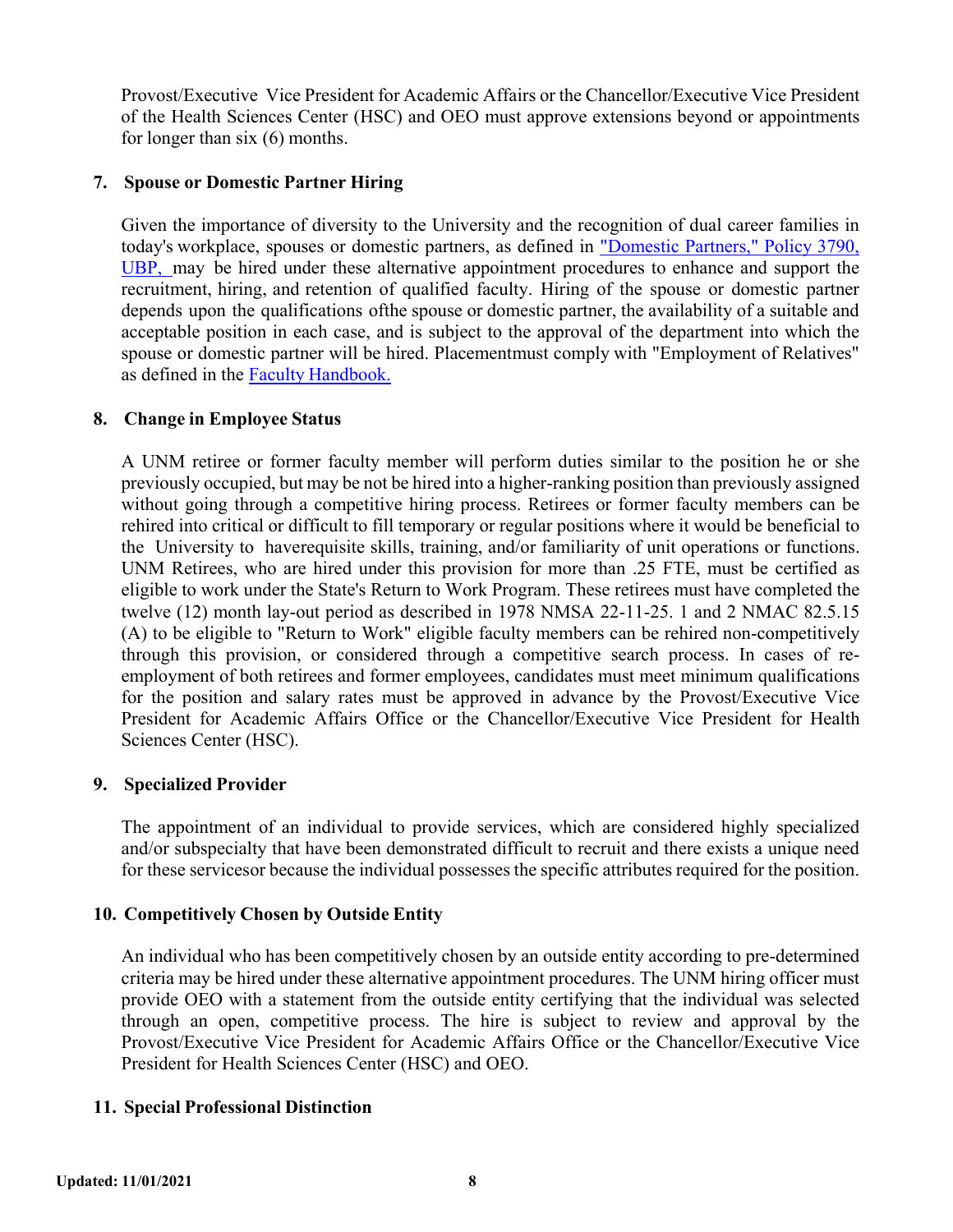A most prestigious academic position in the University only offered when there is substantial evidence of outstanding achievements and significant contributions to the candidate's field. Candidate must meet all criteria for appointment or promotion to a professorship, with evidence of maturity and leadership in their field, endorsement of professional peers of national/international stature, and must bring unique scholarship and expertise to the University.

#### **12. Academic Administrative Appointments**

A hiring officer may appoint a faculty member to an internal administrative position such as director, assistant and associate dean, department chair, and assistant and associate department chair. A hiring officer may also elect to fill these positions through a limited internal competitive process and or through a national competitive process in accordance with the Faculty Hiring Guidelines.

#### **13. Visiting Faculty**

A hiring officer may appoint a visiting faculty member under these alternative appointment procedures in the event that an emergency exists that prohibits the use of the competitive search process. A position may be filled on an emergency basis for a period of two (2) academic semesters per one (1) year. The position must be advertised during the one-year period. The three (3) year maximum appointment otherwise allowed for visiting faculty positions that are filled competitively is not applicable for this process. Please refer to Section [1. Competitive](#page-0-0) Searches in the Faculty Hiring Guidelines for these positions.

• Visiting Instructor appointments for Non-ACGME Fellowships, Chief Residents, or Psychiatry Interns are hired as an alternative hire and for the time period designated in the Letter of Offer. Once the program has ended they must be hired in another capacity.

#### **14. Minority Doctoral Assistance Loan for Service Program**

A hiring officer may appoint a faculty member who has completed the requirements within the Minority Doctoral Assistance Loan for Service Program. This program is sponsored by the New Mexico Department of Higher Education and serves to increase the number of minorities and women available to teach engineering, physical or life sciences, mathematics and other academic disciplines in which minorities and women are demonstrably under-represented in New Mexico colleges and universities.

#### **15. Temporary Part-Time Faculty Emergency Hire**

If a vacancy unexpectedly occurs, or if a new course is unexpectedly added, within thirty (30) days prior to the start of the semester, you may non-competitively hire a Temporary Part-time Faculty member under the non-competitive reason code of "20, Temporary Part Time Faculty Emergency Hire."

#### **16. Temporary Part-Time Faculty Rehire**

A rehire is someone who has taught as a Summer Session or Temporary Part-time Faculty member in your organization before at any time. These individuals can be hired non-competitively.

#### **Initiating an Alternative Hire**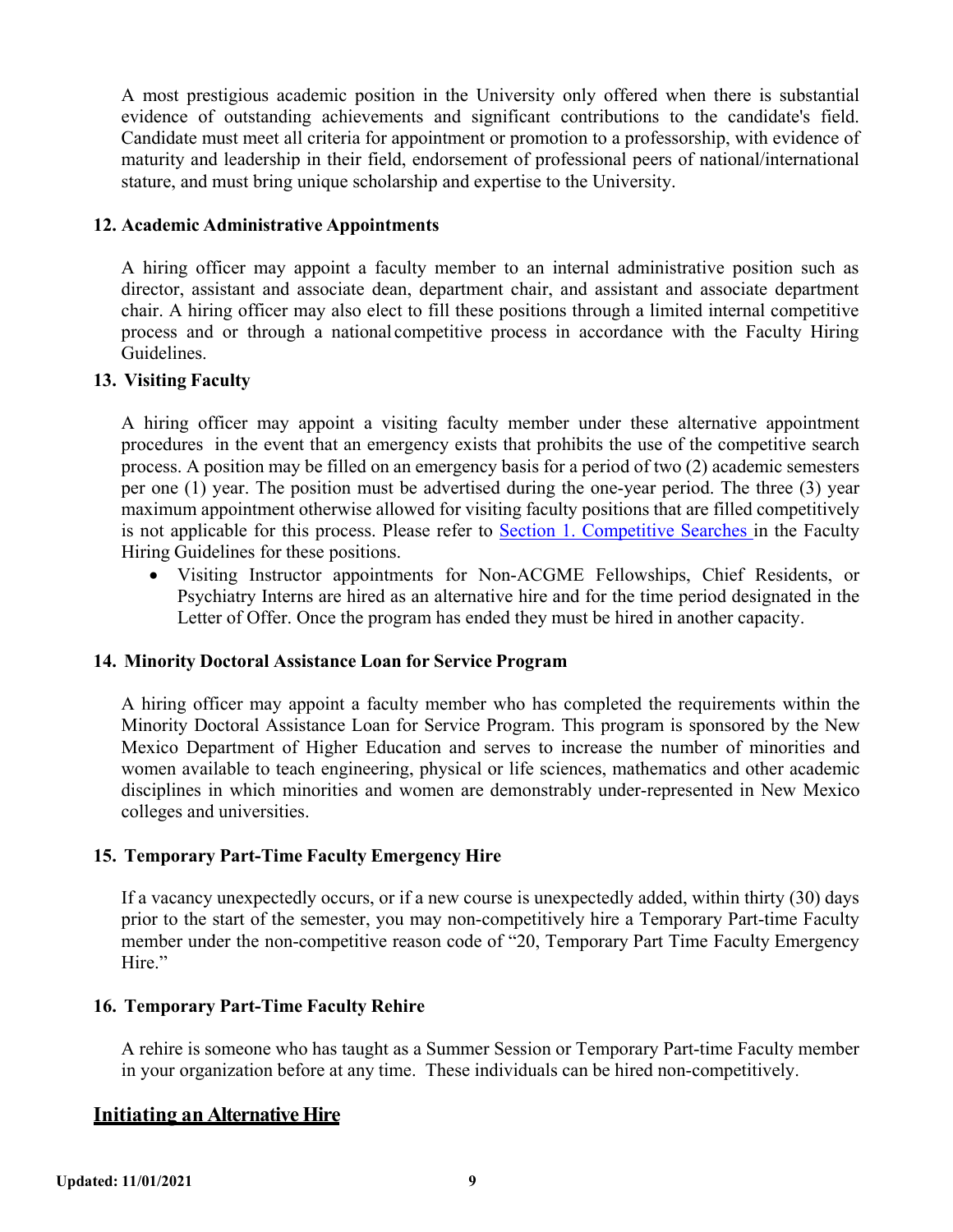- **1.** Once approval for the hire is obtained, in UNMJobs create a requisition for an external/internal, non-competitive search.
- **2.** Position description should provide information related to the academic program and needs of the department
- **3.** The minimum qualifications should be related to the position and program requirements.
- **4.** Preferred qualifications must include the diversity qualification.
- **5.** The candidate should submit all required application materials.
- **6.** The offer details should be processed via UNMJobs and the hiring department/college is responsible for managing in a timely process.

## **Section IV. Temporary Part-Time Faculty**

**Temporary Faculty** includes individuals whose primary professional responsibility is outside the University or for professional staff of the University who may teach on an occasional, limited, courseby-course basis. The University recruits and hires from local pools for Temporary Faculty positions given the terms and conditions ofthese positions. These positions may be filled competitively or noncompetitively. If these positions are filled competitively, they are not subject to the full search requirements of regular faculty as described above.

#### **Initiate a Competitive Hiring Process:**

**1.** See Section I above.

#### **Initiate an Alternative Hiring Process:**

#### **1. Determine if the alternative hire is a:**

- **1.1** Rehire: A rehire is someone who has taught as a Temporary Part-time Faculty member in your organization before at any time. These individuals can be hired non-competitively. If they have never been hired through UNMJobs, submit an action requesting an internal, noncompetitive hire with the non-competitive reason code of "21, Temporary Part-Time Faculty Rehire". Attach a justification memo to the action stating that the person has successfully taught before in your department.
- **1.2** Emergency Hire: If a vacancy unexpectedly occurs, or if a new course is unexpectedly added, within thirty (30) days prior to the start of the semester, you may non-competitively hire a Temporary Part-time Faculty member under the non-competitive reason code of "20, Temporary Part-Time Faculty Emergency Hire". Attach a justification memo to the action stating why there is an emergency need for the hire and why a competitive recruitment cannot be conducted to fill the position. Regular contract faculty and Emeriti faculty may be hired to teach any additional course within theiracademic department without going through a competitive process or UNMJobs.
- **1.3** Working Retirees do not need to go through UNMJobs to be hired as Temporary Parttime.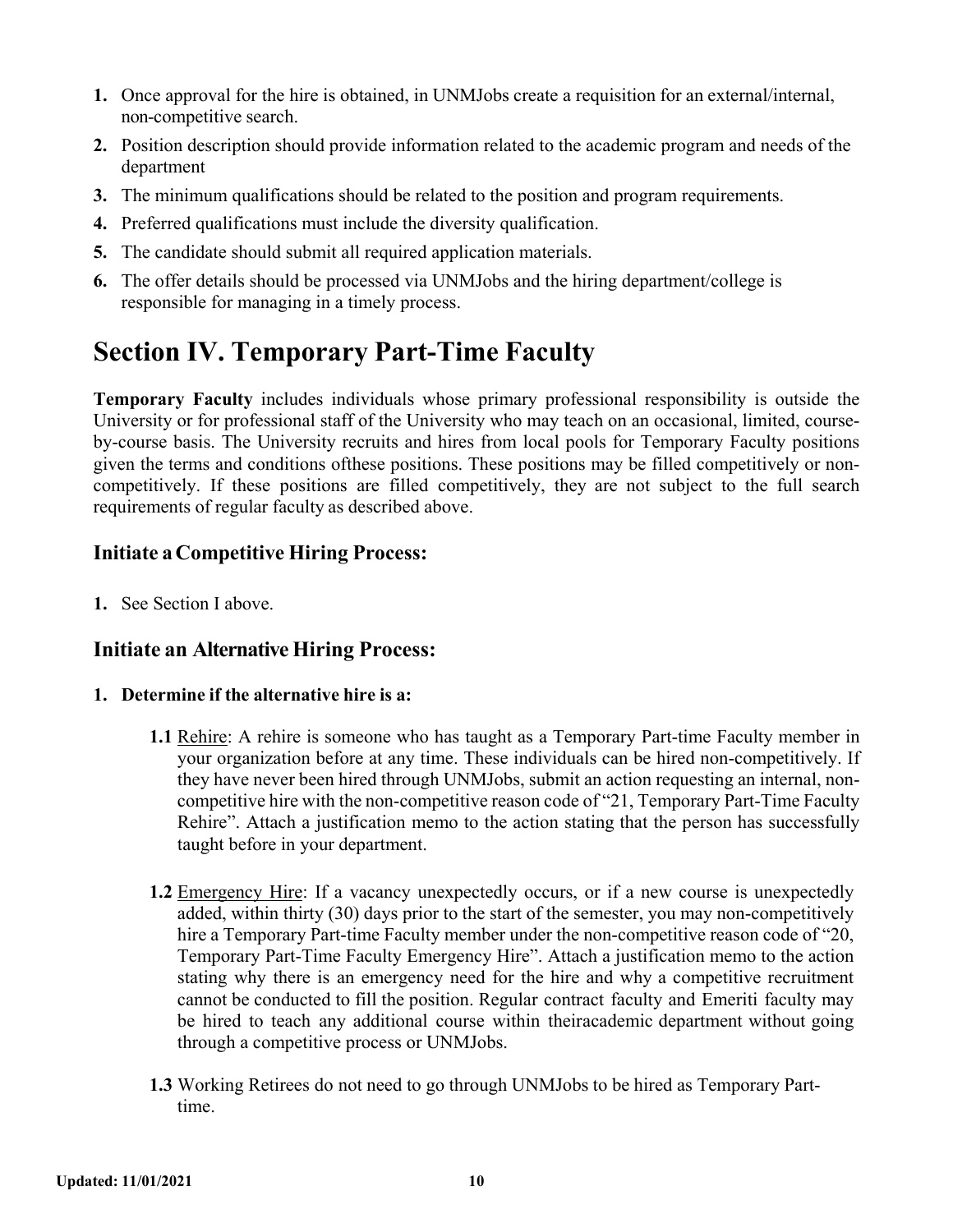**2.** See Initiating an Alternative Hire in Section III above.

## **Section VI. Records Retention**

- **1.** Academic Departments/Units are the official record keeper of the complete and official hiring/search file.
- **2.** Academic Departments/Units must maintain the hiring/search file for five (5) years from the date of closure.
- **3.** Academic Departments/Units will make available the complete search file if requested.

## **Other Key Principles**

#### **General Rule for Faculty Hiring**

The general rule is jobs should be posted for competitive hire and any time a job is not posted for competitive hire there must be thorough justification that meets all criteria for an exception. Requests for exceptions to the competitive hiring process should be scrutinized to ensure these processes are not being used to circumvent the competitive hire process and our responsibilities to market opportunities at UNM to a diverse audience including Veterans, Individuals with disabilities, and other under-represented populations.

#### **Tenure Track Positions**

Tenure track positions should receive particular scrutiny when there is any suggestion a non-competitive hire should occur. Tenure track positions are highly desirable and the University needs to take extra care to ensure filling a tenure track position non-competitively is not opening the door to discriminatory practices and/or skirting our Affirmative Action responsibilities. There may be legitimate exceptions to filling a tenure track position non-competitively; however, these instances are rare.

- A highly qualified spouse may be hired non-competitively into a tenure track position if approved by a department.
- A sole source provider where the individual's skills and experience are so unique that this tenure track position would not exist if that specific person could not be hired is unlikely. [Caution: The job description has to be reasonable and not intentionally written to reflect a specific individual's skills and experience as a means to create a sole source exception. This exception would be incredibly rare and justification of the exception must be thoroughly documented.]
- A specialized provider where the individual's skills and experience are so unique and there is clear evidence the department has been unsuccessful in filling the position through competitive hire processes (multiple failed searches with no qualified candidates or no qualified candidates accepting the position) could be hired into a tenure track position.
- Named in Contract or Grant is an exception specifically for the purpose of a specific contract or grant. An individual hired under this exception cannot be hired non-competitively into a tenure track position. This individual, if performing so well that a department is interested in this person becoming a full time faculty, has an advantage in any competitive hire process. The purpose of the competitive hire process is to ensure all qualified individuals (not only those known to current employees) are given the opportunity to compete for the position and the best qualified candidate is hired (not only people known to current employees).